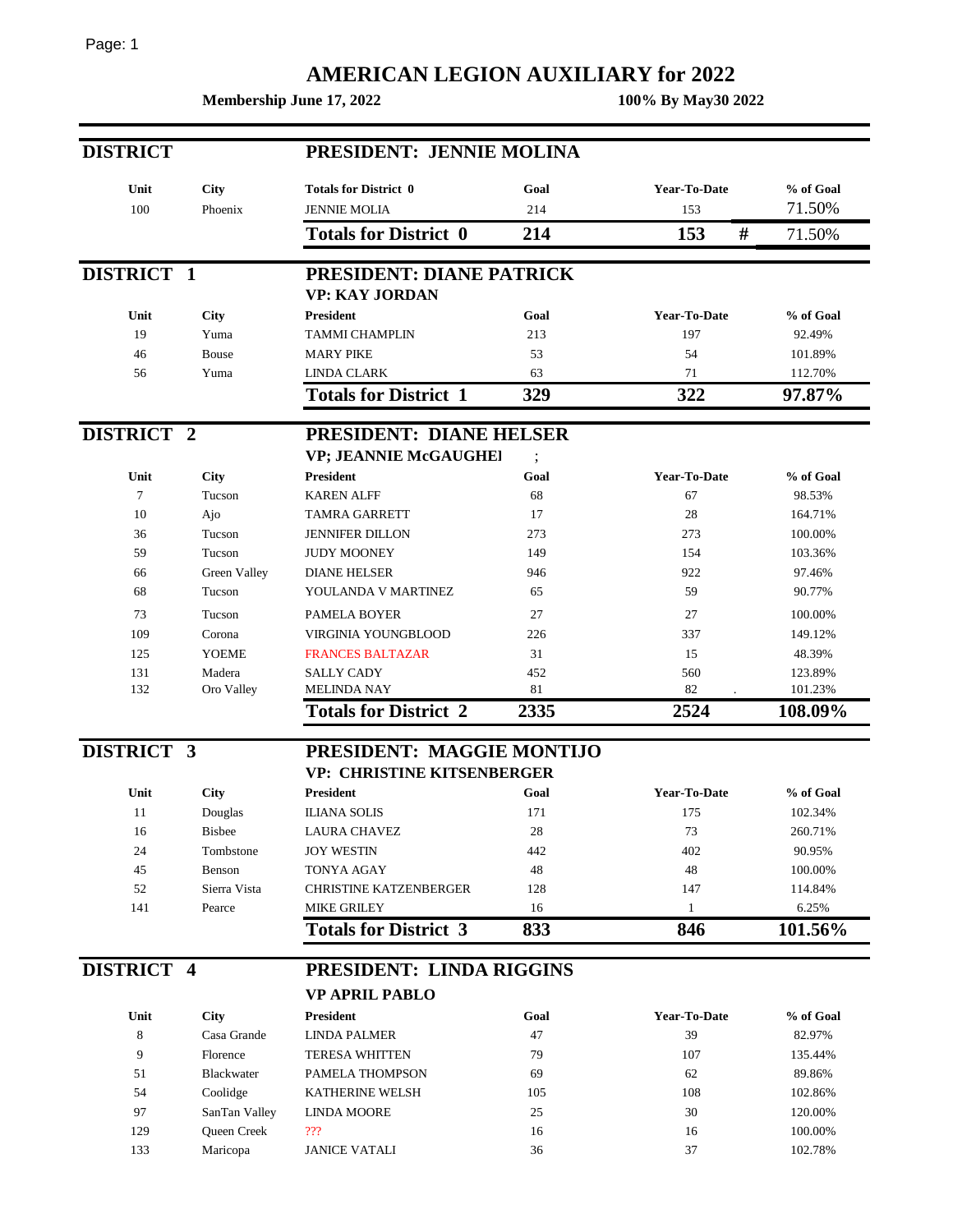| Page: 2           |                      |                              |      |              |           |
|-------------------|----------------------|------------------------------|------|--------------|-----------|
|                   |                      | <b>Totals for District 4</b> | 377  | 399          | 105.84%   |
| DISTRICT 5        |                      | PRESIDENT: LADONNA NEIMAN    |      |              |           |
|                   |                      | <b>VP: LYDIA CRESS</b>       |      |              |           |
| Unit              | City                 | <b>President</b>             | Goal | Year-To-Date | % of Goal |
| $\overline{4}$    | Globe                | <b>CARISSA KANAUSS</b>       | 60   | 44           | 73.33%    |
| 28                | Clifton              | <b>VERNOICA GILLIS</b>       | 47   | 78           | 165.96%   |
| 32                | Safford              | <b>KATHY STICKLIN</b>        | 126  | 120          | 95.24%    |
| 95                | Solomon              | <b>LYDIA CRESS</b>           | 87   | 71           | 81.61%    |
|                   |                      | <b>Totals for District 5</b> | 320  | 313          | 97.81%    |
|                   |                      |                              |      |              |           |
| DISTRICT 6        |                      | PRESIDENT: BARBARA BRYANT    |      |              |           |
|                   |                      | VP:                          |      |              |           |
| Unit              | <b>City</b>          | <b>President</b>             | Goal | Year-To-Date | % of Goal |
| 30                | Springerville        | <b>TERA DAVIS</b>            | 75   | 81           | 108.00%   |
| 31                | St Johns             | <b>DJ SWOOPE</b>             | 16   |              | 0.00%     |
| 37                | Holbrook             | <b>KELLI SAMPLE</b>          | 50   | 47           | 94.00%    |
| 69                | Payson               | <b>CATHY ALSTON</b>          | 132  | 133          | 100.75%   |
| 76                | Show Low             | KATHLEEN CHAMBERLAIN         | 31   | 31           | 100.00%   |
| 86                | Overgaard            | <b>BARBARA BRYANT</b>        | 282  | 289          | 102.48%   |
| 130               | Concho               | RACHEL DOMIQUEZ              | 15   | 6            | 40.00%    |
|                   |                      | <b>Totals for District 6</b> | 601  | 587          | 97.67%    |
| <b>DISTRICT 7</b> |                      | PRESIDENT: ELLEN HAMPTON     |      |              |           |
|                   |                      | <b>VP: DANA BROCK</b>        |      |              |           |
| Unit              | <b>City</b>          | <b>President</b>             | Goal | Year-To-Date | % of Goal |
| 3                 | Flagstaff            | <b>WILDINE RODRIGUEZ</b>     | 89   | 90           | 101.12%   |
| 13                | Williams             | <b>DIAN CROTEAU</b>          | 39   | 39           | 100.00%   |
| 14                | Swaskegame           | <b>CHRISTINA EREKSEN</b>     | 142  | 117          | 82.39%    |
| 22                | Golden Valley        | <b>TAMMY SMITH</b>           | 118  | 111          | 94.07%    |
| 42                | Grand Canyon         | REBECCA ROCHA                | 77   | 25           | 32.47%    |
| 57                | Robert Fulton        | LOJRAY ALVAREZ               | 82   | 69           | 84.15%    |
| 81                | Robert A Eckert      | KATHY SAMMONS                | 525  | 570          | 108.57%   |
| 87                | <b>Bullhead City</b> | <b>VICKEY ROBERTSON</b>      | 163  | 135          | 82.82%    |
| 88                | Dolan Springs        | <b>NANCY ESTENSON</b>        | 40   | 15           | 37.50%    |
| 103               | Meadview             | <b>CAROL RAY</b>             | 77   | 52           | 67.53%    |
| 136               | Yucca                | <b>CAROL ROSS</b>            | 24   | 24           | 100.00%   |
|                   |                      | <b>Totals for District 7</b> | 1376 | 1247         | 90.63%    |
| <b>DISTRICT 8</b> |                      | PRESIDENT: PATTI HARTFIEL    |      |              |           |
|                   |                      | VP: LISA YOUNG               |      |              |           |
| Unit              | <b>City</b>          | President                    | Goal | Year-To-Date | % of Goal |
| 6                 | Prescott             | <b>TERRI DORAN</b>           | 245  | 227          | 92.65%    |
|                   |                      |                              |      |              |           |

| υшι | <b>URV</b>          | т гемиени                | Wai | 1 cai - 10- <i>D</i> ate | 70 UL UUAL |
|-----|---------------------|--------------------------|-----|--------------------------|------------|
| 6   | Prescott            | <b>TERRI DORAN</b>       | 245 | 227                      | 92.65%     |
| 25  | Cottonwood          | <b>LISA YOUNG</b>        | 238 | 262                      | 110.08%    |
| 40  | Chino Valley        | <b>LIZ PIPER</b>         | 107 | 99                       | 92.52%     |
| 78  | Humbolt             | PATTI HARTFIEL;          | 150 | 157                      | 104.67%    |
| 79  | Yarnell             | <b>KATHY HOLLE</b>       | 164 | 149                      | 90.85%     |
| 90  | <b>Black Canyon</b> | ???                      | 41  | 38                       | 92.68%     |
| 93  | Camp Verde          | <b>BRENDA ANDERSON</b>   | 157 | 95                       | 60.51%     |
| 108 | Prescott Valley     | <b>KATHY KELLER</b>      | 63  | 41                       | 65.08%     |
| 135 | Cornville           | <b>JONNIE MADDOX</b>     | 68  | 60                       | 88.23%     |
| 139 | Crown King          | ?????                    | 42  |                          | $0.00\%$   |
| 140 | Prescott Valley     | <b>KATHERINE PITTMAN</b> | 35  | 27                       | 77.14%     |